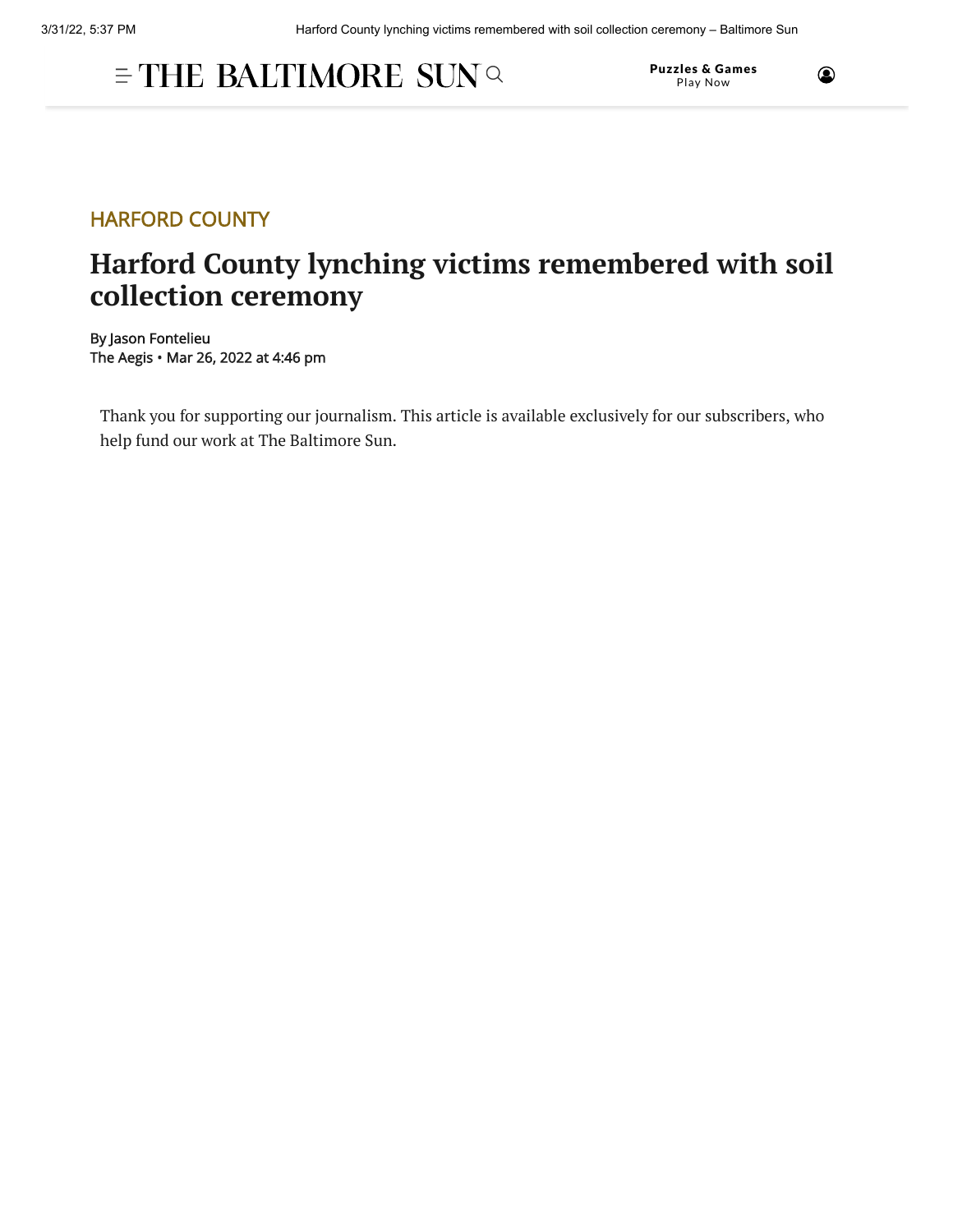

Dr. Iris Leigh Barnes, Chair, Harford County Committee of the Maryland Lynching Project (HarCo MLMP), speaks at the Remembrance Ceremony and Soil Collection held at Shamrock Park in memory of three victims who where lynched in Harford County. HarCo MLMP is collecting historical information from the sites where Isaac Moore (July 22, 1868), Jim Quinn (October 2, 1869) and Lewis Harris (March 26, 1900) were lynched. March 26, 2022. (Kim Hairston/Baltimore Sun)

## Listen to this article

 The Harford County Committee of the Maryland Lynching Memorial Project held a remembrance ceremony and soil collection Saturday morning in Bel Air's Shamrock Park in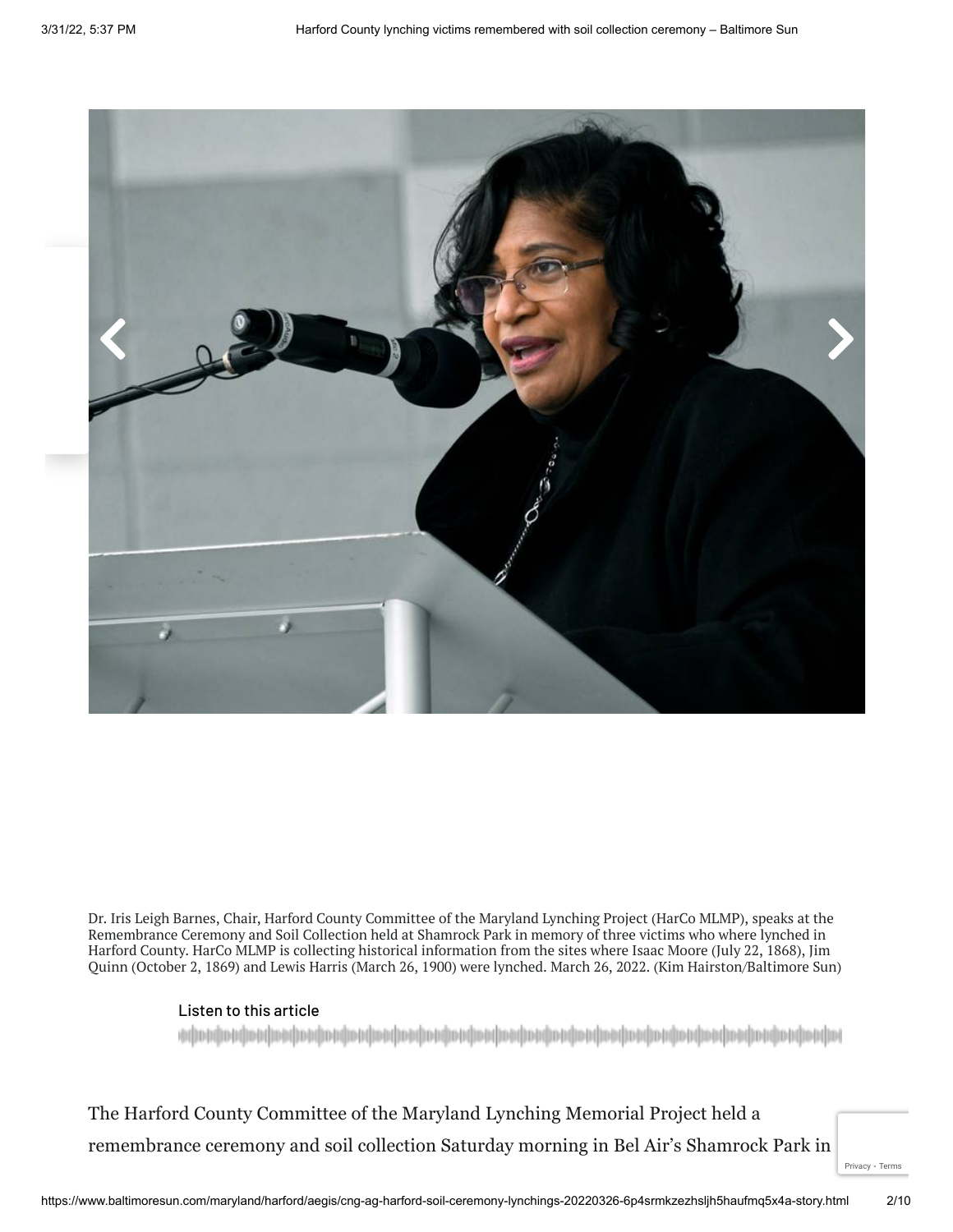honor of three Black men who were lynched in Harford County.

 The three victims — Isaac Moore (died in 1868), Jim Quinn (died in 1869) and Lewis Harris (died in 1900) — were accused of assaulting white women, kidnapped from police custody and lynched by angry mobs. The ceremony took place on roughly the 122nd anniversary of Harris' death.

ADVERTISING

 "Lynching is local," Will Schwarz, president of the Maryland Lynching Memorial Project, said during his speech, "and that's why reconciliation has to be local, too."

 Dr. Iris Barnes, chair of the county's MLMP committee, noted that she'd spent much of her life in the county and was proud of it but that it's not perfect and that the long-term effects of racial terror lynchings still linger. She urged attendees to keep an open mind and remain reflective.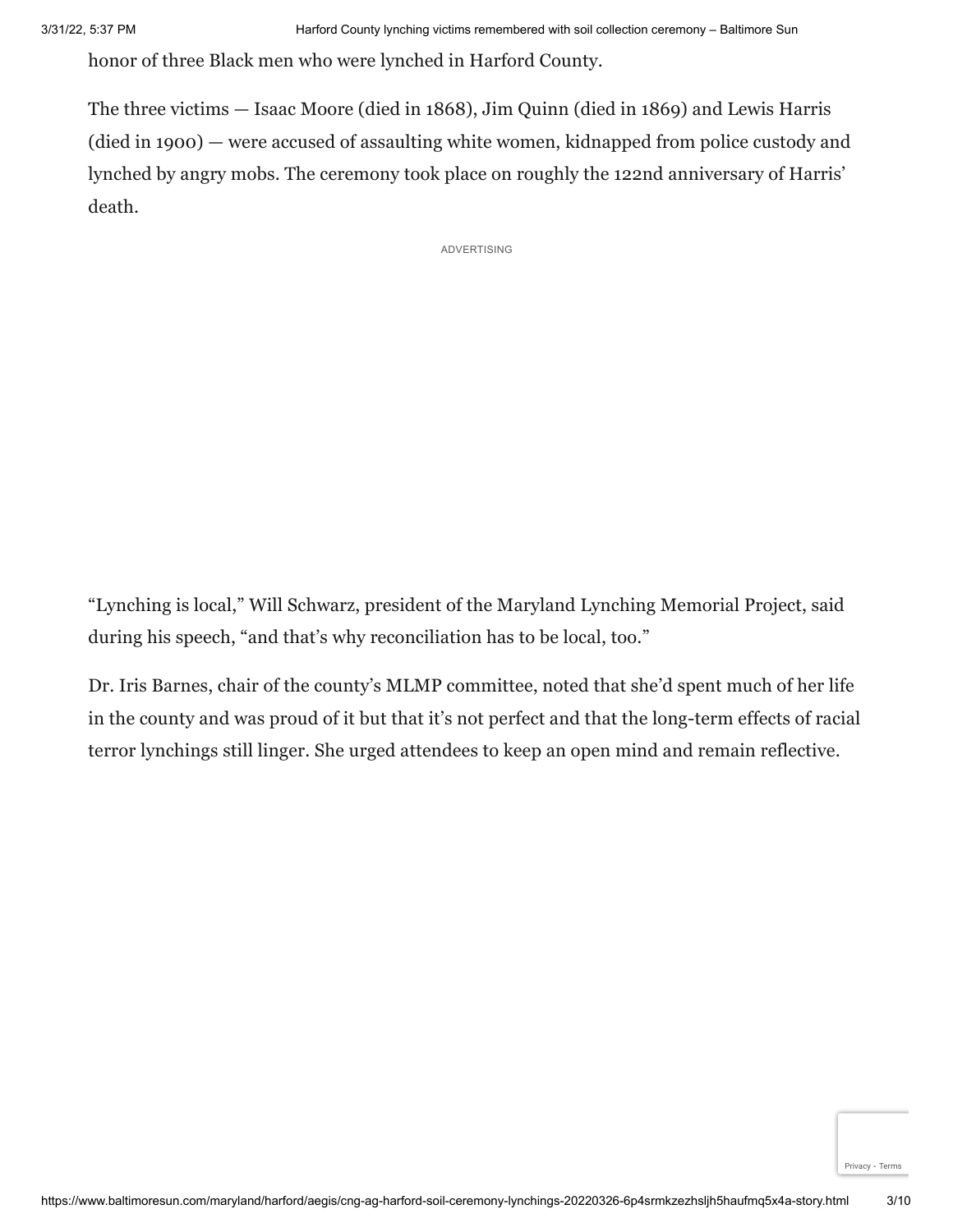**FEED BACK** 

"It's important to see that these victims were people," Barnes said.

 There were multiple poem recitations and songs performed by members of the community, as well as remarks from Harford County Executive Barry Glassman, Harford County Councilmembers Curtis Beulah and Andre Johnson and Bel Air Mayor Kevin Bianca.

 Attendees were then each invited to add soil to one of three jars that were presented to the Equal Justice Initiative, the Historical Society of Harford County and the Hosanna School Museum for display and preservation.

 Schwarz told the Aegis that it's not enough to tell the truth about racial terror lynchings — people need to also understand how white supremacy manifests in society today.